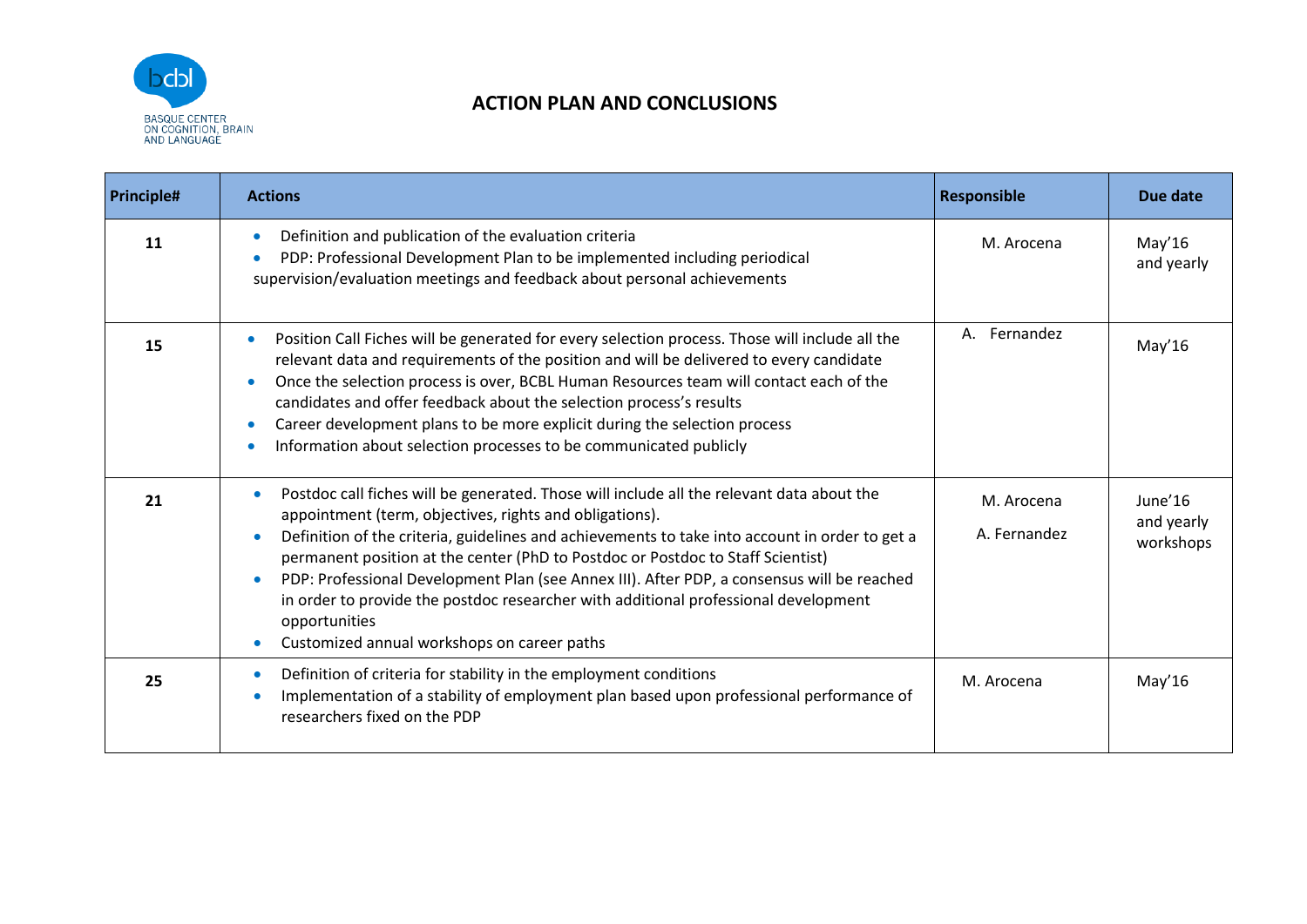

| 26 | A benchmarking on science salaries will be performed<br>A plan to improve the basic salary funding for salaries offered by the funding agencies will be<br>implemented<br>Definition of scales and seniority allowances based on performance and experience                                                                                            | M. Arocena   | May'16 |
|----|--------------------------------------------------------------------------------------------------------------------------------------------------------------------------------------------------------------------------------------------------------------------------------------------------------------------------------------------------------|--------------|--------|
| 28 | PDP: Professional Development Plan (see Annex III)<br>Make evaluation criteria public<br>$\bullet$<br>Definition of specific career development strategy for researchers<br>Periodical Supervision to pre-docs<br>Mentors will be appointed (ombudsman or advisors will be appointed)<br>The plan will be communicated within the wiki and lab meeting | M. Arocena   | Jan'17 |
| 30 | Structured mentoring and guidance<br>External collaboration agreements with local coaching companies will be explored                                                                                                                                                                                                                                  | A. Fernandez | Mar'17 |
| 35 | Lab meeting<br>Staff meeting to discuss about decisions<br>Annual retreat open to BCBL community<br>Suggestion box available<br>"Door always open" policy running<br>Include researchers representatives in the WG for the HRS4R                                                                                                                       | L. Lopez     | May'17 |
| 36 | Supervisors' training and coaching<br>Supervisors' evaluation (annual, agreed and recorded)<br>Ombudsman role defined<br>If supervisor and supervisee do not match, a change of supervisor process will be designed<br>Schedule and define training systems and opportunities<br>PDP: Professional Development Plan (see Annex III)                    | L. Lopez     | Dec'16 |